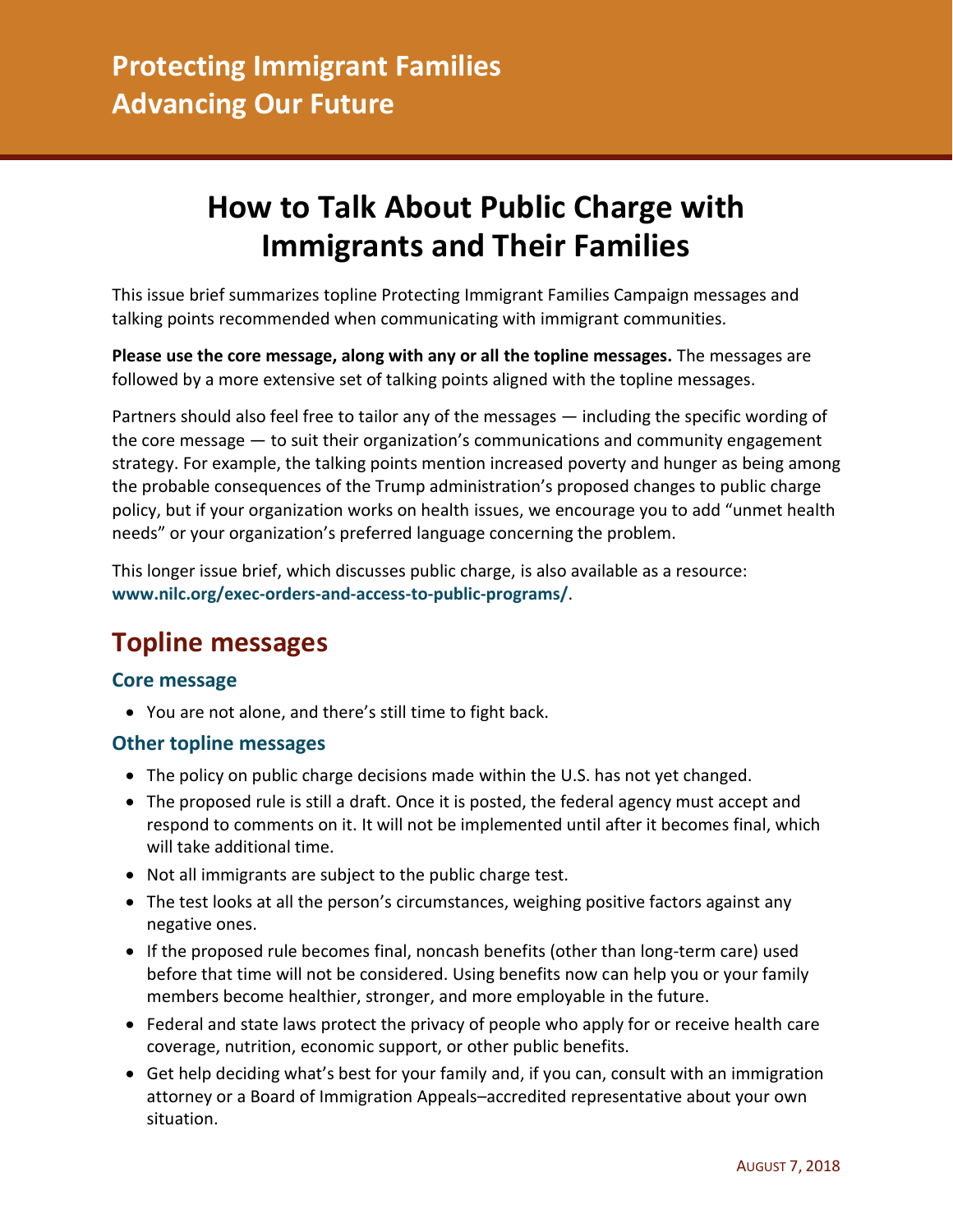## **Talking points**

**You are not alone.** The Trump administration's draft public charge rule would force immigrant families to choose between the things they need and the people they love. The resulting spikes in poverty, hunger, and other social problems would affect millions, making this a threat to the whole country.

**There's still time to fight back.** People all over the country are standing up to Trump and fighting back against this abusive proposal to change the public charge policy. Leading voices for health, nutrition, economic opportunity, and social justice are united in opposing the proposed changes to public charge policy. They are sounding the alarm in news media, engaging policymakers, and rallying communities like yours to fight this abusive policy. Join us in sharing your story, submitting comments once the draft public charge rule is published, and letting your legislators know that you care about this issue!

### **The rules on public charge decisions made within the U.S. have not yet changed.**

While U.S. consulates abroad have started applying public charge tests more broadly, these changes apply only to individuals who are seeking to enter the U.S. from abroad or who must go abroad to process their applications. For green card applications processed by U.S. Citizenship and Immigration Services (USCIS) in the U.S., public charge rules have not changed.

**The rule is still in draft form. It cannot be implemented until it becomes final, which will take additional time.** The Trump administration has not actually proposed the rule yet. We have seen only incomplete drafts. If the administration publishes the rule, the law gives all of us a chance to speak out in opposition before the government finalizes the rule. Once comments about the rule are submitted, the review process can take months. In fact, some proposed rules are never finalized. If the rule is finalized, it may not take effect until several weeks or months after the final version is published.

**Some immigrants are exempted by law from the public charge test.** Exempt immigrants include: refugees; asylees; survivors of trafficking, domestic violence, or other serious crimes (T or U visa applicants/holders); VAWA self-petitioners; special immigrant juveniles; certain people paroled into the U.S.; and green card–holders applying for U.S. citizenship. Even if the draft regulation is finalized, these groups will not be subject to the public charge test.

### **The public charge test weighs positive factors against any negative**

**ones.** Immigration officials must look at all your circumstances in determining whether you are likely to become a public charge in the future. This includes your age, health, income, assets, resources, education/skills, family you must support, and family who will support you. They may also consider whether a sponsor has signed an affidavit of support (or contract) promising to support you. Positive factors can be weighed against any negative factors.

### **If the rule is finalized, you will have time to act before the rule goes into effect.**

Based on leaked draft proposals, benefits previously excluded from the public charge determination (such as Medicaid and SNAP, the Supplemental Nutrition Assistance Program)